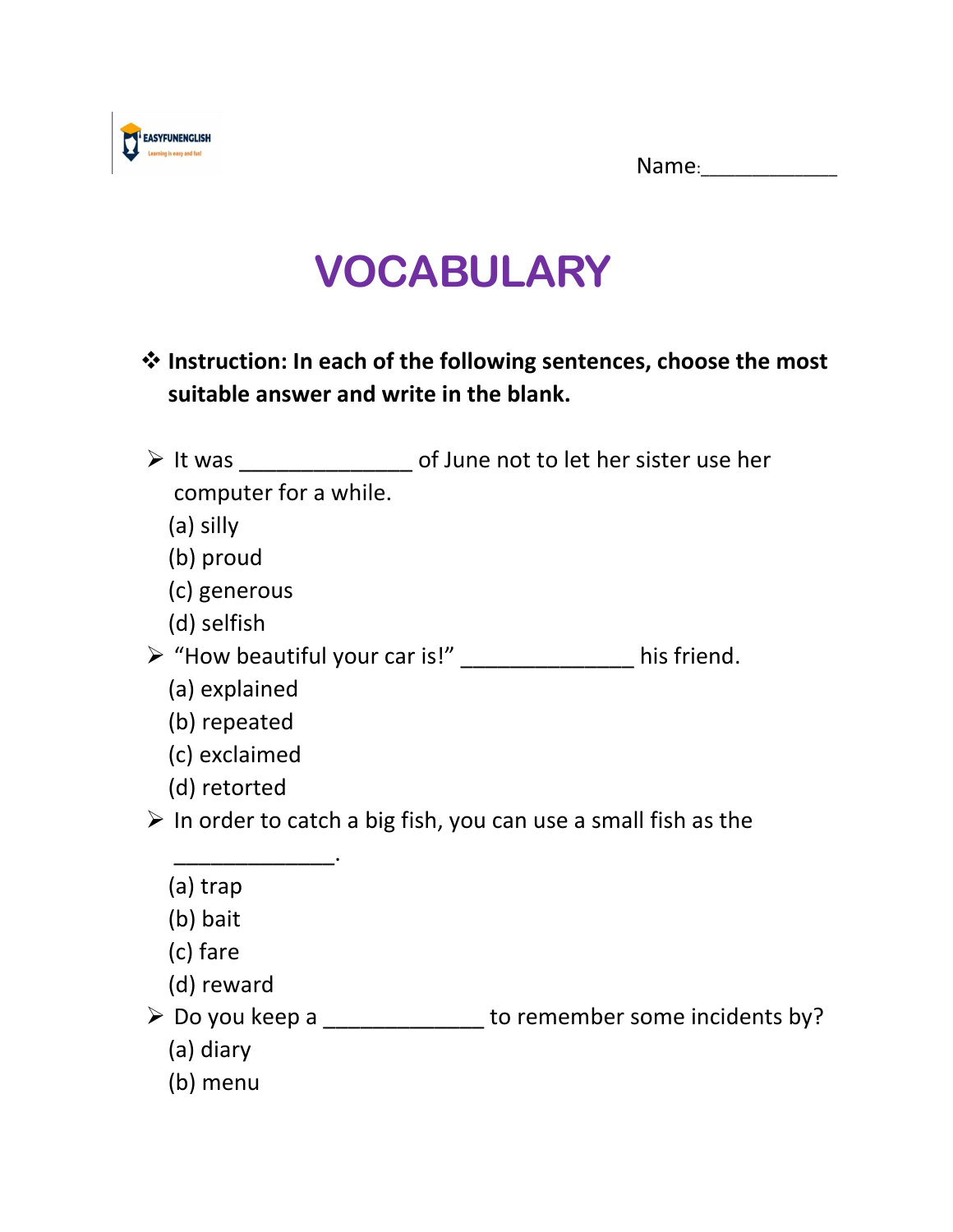| (c) catalogue                                                                   |                      |
|---------------------------------------------------------------------------------|----------------------|
| (d) bill                                                                        |                      |
| > There are more and more TV shows to _________________ funds for               |                      |
| charity.                                                                        |                      |
| (a) expand                                                                      |                      |
| (b) attract                                                                     |                      |
| (c) raise                                                                       |                      |
| (d) project                                                                     |                      |
| > Since the pencil is blunt, you must have it ______________.                   |                      |
| (a) polished                                                                    |                      |
| (b) sharpened                                                                   |                      |
| (c) pointed                                                                     |                      |
| (d) chopped                                                                     |                      |
| > Here are the story books. Please _______________ out the one you              |                      |
| like best.                                                                      |                      |
| (a) select                                                                      |                      |
| (b) choose                                                                      |                      |
| (c) remove                                                                      |                      |
| (d) pick                                                                        |                      |
| ▶ Please keep away from that box which ______________________ rotten<br>apples. |                      |
| (a) contains                                                                    |                      |
| (b) comprises                                                                   |                      |
| (c) consists                                                                    |                      |
| (d) maintains                                                                   |                      |
| $\triangleright$ Some low-lying roads were                                      | after this morning's |
| heavy rain.                                                                     |                      |
| (a) drowned                                                                     |                      |
| (b) drenched                                                                    |                      |
| (c) soaked                                                                      |                      |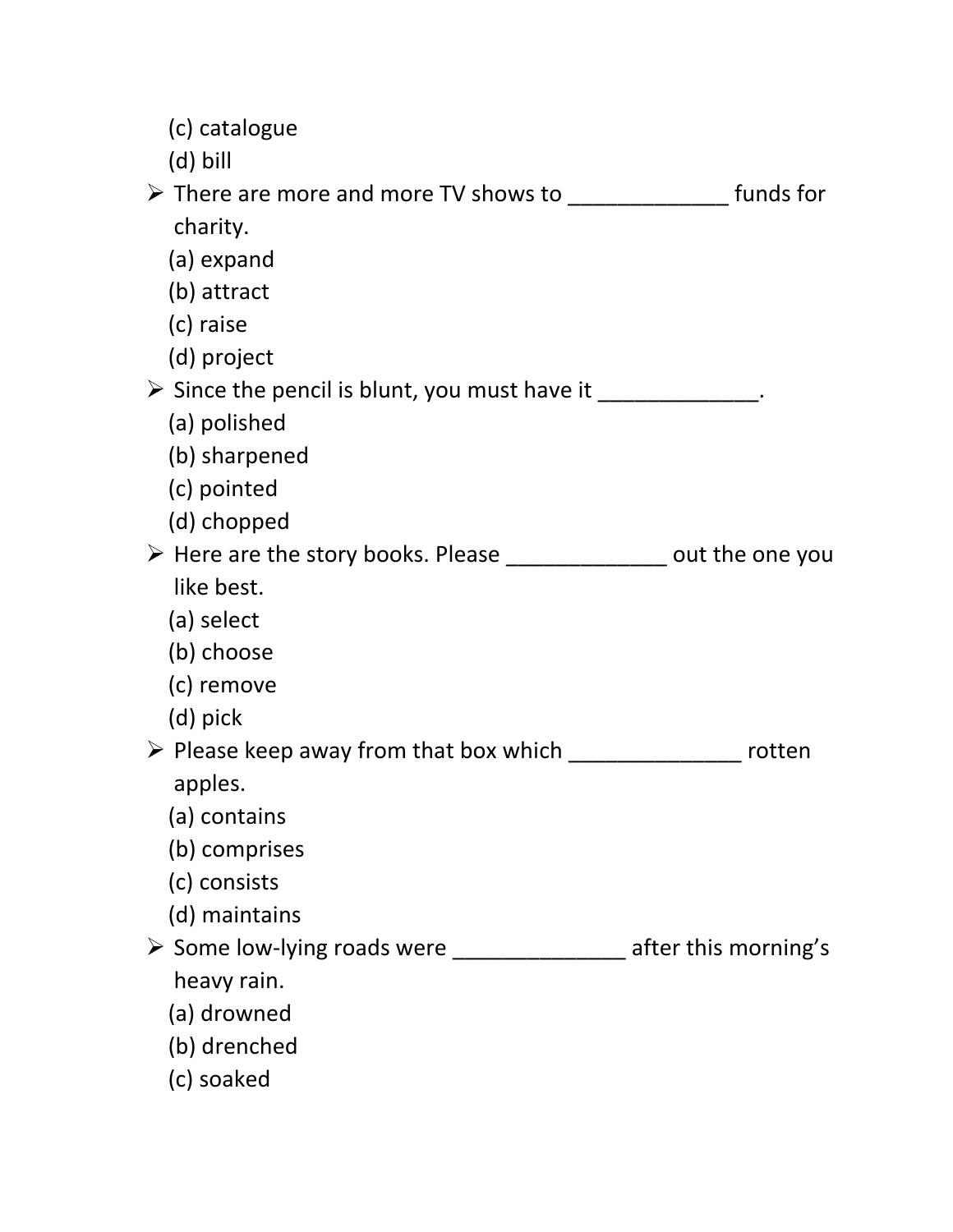(d) flooded

➢ My new office is \_\_\_\_\_\_\_\_\_\_\_\_\_\_ enough for me to put in all the furniture.

(a) spotless

(b) spacious

- (c) furnished
- (d) fashionable